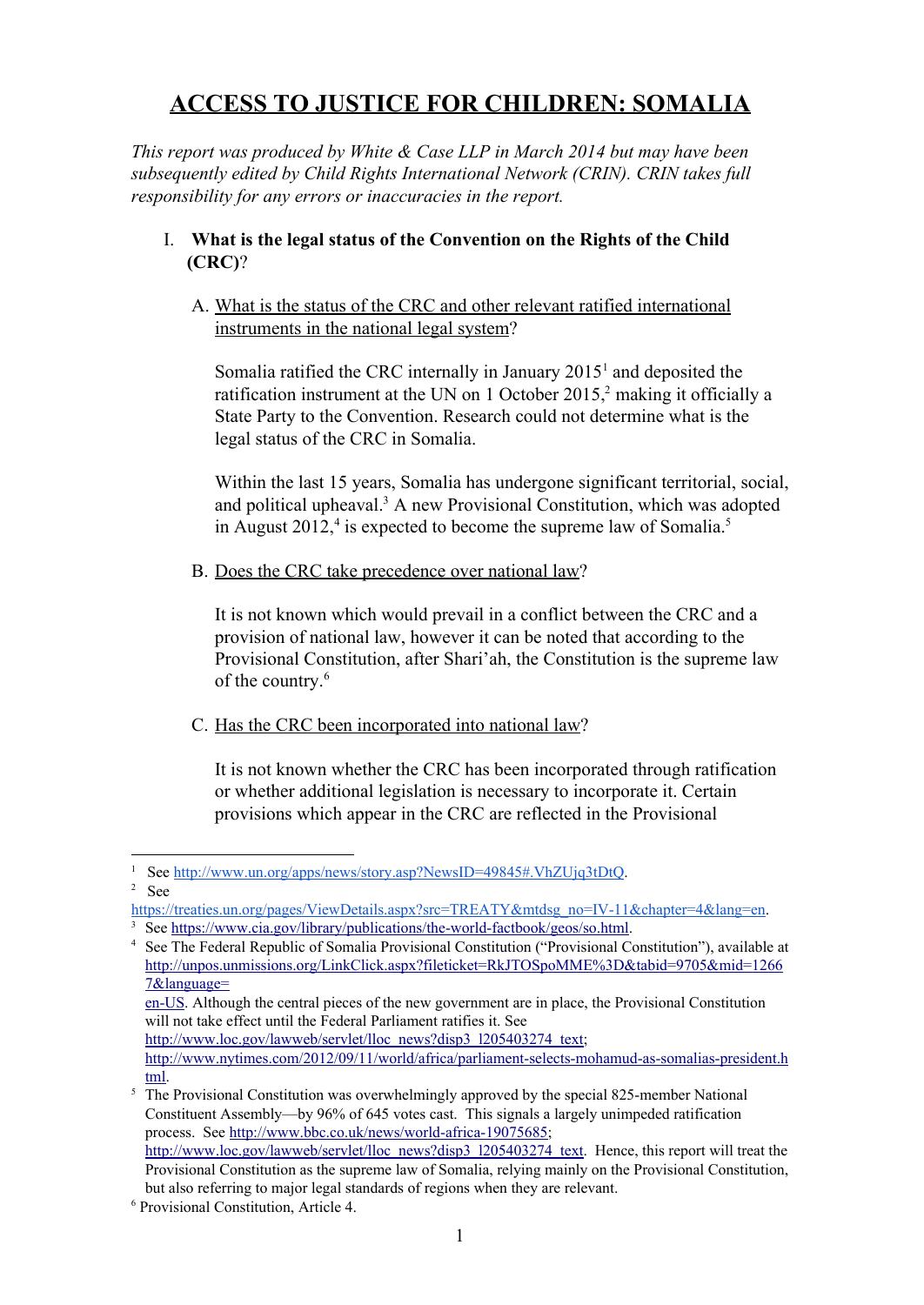Constitution, including the right to be cared by their parents, right to name and nationality at birth, and the best interests of the child principle. 7 Furthermore, Somaliland, a self-designated autonomous state of Somalia, has announced its intention to implement the CRC.<sup>8</sup>

D. Can the CRC be directly enforced in the courts?

It is unclear whether the CRC is directly enforceable. According to the Constitution, in interpreting matters relating to fundamental rights, the courts can refer to Shari'ah and international law, as well as foreign court decisions, though there is no obligation to follow these decisions.<sup>9</sup>

E. Are there examples of domestic courts using or applying the CRC or other relevant international instruments?

Research did not identify any cases in which the national courts cited the CRC or other relevant international instruments. 10

However, it should be noted that, for over twenty years, there has been no consistent national judicial system in Somalia.<sup>11</sup> The Provisional Constitution outlines the principles and structure for a new national judiciary.<sup>12</sup> Published case law may become more easily available after this new judicial system takes effect.

#### **II. What is the legal status of the child?**

A. Can children and/or their representatives bring cases in domestic courts to challenge violations of children's rights?

The Provisional Constitution includes a provision on access to the courts which states that "[e]very person is entitled to file a legal case before a competent court".<sup>13</sup> Civil rights questions and criminal charges must be decided by an impartial court.<sup>14</sup> It may be inferred that cases may be brought on behalf of a child in relation to a human rights violation, however, it is not clear under what procedures.

Puntland, a self-declared autonomous region of Somalia, has its own Constitution that grants a parallel right to "institute legal proceedings" and also reserves rights for children. 15

<sup>7</sup> Provisional Constitution, Articles 28 and 29.

<sup>&</sup>lt;sup>8</sup> See [http://www.somalilandlaw.com/somaliland\\_human\\_rights\\_law.html](http://www.somalilandlaw.com/somaliland_human_rights_law.html).

<sup>&</sup>lt;sup>9</sup> Provisional Constitution, Article 40(2).

<sup>10</sup> Databases searched included SomalilandLaw.com ([http://www.somalilandlaw.com/somaliland\\_human\\_rights\\_law.html\)](http://www.somalilandlaw.com/somaliland_human_rights_law.html), the World Legal Information Institute [\(http://www.worldlii.org/](http://www.worldlii.org/)), and GlobaLex

<sup>(</sup><http://www.nyulawglobal.org/globalex/somaliland.htm>).

<sup>&</sup>lt;sup>11</sup> See [http://jurist.law.pitt.edu/world/somalia.htm.](http://jurist.law.pitt.edu/world/somalia.htm)

<sup>&</sup>lt;sup>12</sup> Provisional Constitution, Ch. 9.

<sup>&</sup>lt;sup>13</sup> Provisional Constitution, Article 34(1).

<sup>&</sup>lt;sup>14</sup> Provisional Constitution, Article  $34(2)(a)$ –(b).

<sup>&</sup>lt;sup>15</sup> Constitution of the Regional Puntland State of Somalia, Articles 24 and 30, available at http://www.worldstatesmen.org/Puntland-const2010.pdf.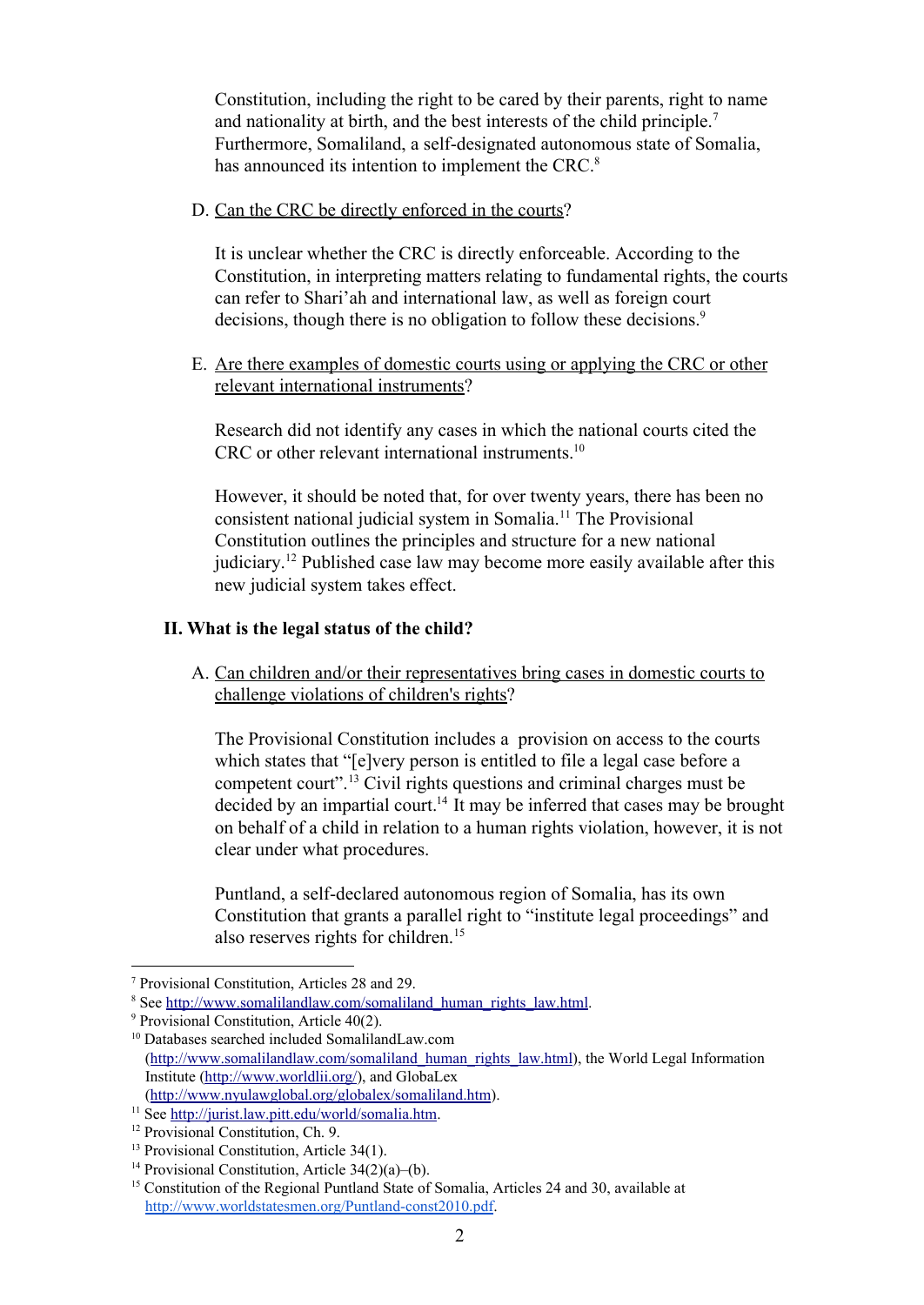Somaliland's Constitution confers the right to sue and defend to every person, which states that every person has the right to institute proceedings in a competent court in accordance with the  $law<sup>16</sup>$ . This also can be presumed to imply that cases can be brought to litigate the rights of children.

Laws that governed Somalia before the current Federal Government are available online, but it is not yet clear which of these laws will remain in effect and which will be replaced. Several of these laws including the Civil Code of Somalia,<sup>17</sup> the Civil Procedure Code of Somaliland,<sup>18</sup> the Somaliland Juvenile Justice  $Law<sub>1</sub><sup>19</sup>$  and the Somaliland Juvenile Courts and Reformatories  $Law^{20}$  are not available in English translation. Developing the law continues to be a priority; in a 2008 pledge by leaders of Somaliland to reform its penal, civil procedure, and criminal procedure codes, expressly refers to the need "to provide access to justice and rule of law to the people of Somaliland." 21

B. If so, are children of any age permitted to bring these cases by themselves in their own names/on their own behalf, or must the case be brought by or with the assistance of a representative?

Interpreting the constitutional provisions on court access cited above, cases on behalf of children may be allowed. However, nothing in the identified sources answers whether children are able to bring such cases by themselves or whether they are required to do so through a representative.

Somaliland passed the Juvenile Courts and Reformatories Law to create juvenile courts, but the law offers no explicit guidance on initiating civil actions. 22

C. In the case of infants and young children, how would cases typically be brought?

Research did not identify any clear information about how legal claims may be brought on behalf of infants and young children. It must be noted that while the Provisional Constitution defines a child as a person under  $18<sup>23</sup>$ , the Somaliland Constitution defines that age as 14, and the Puntland Constitution - at  $15.^{24}$ 

<sup>&</sup>lt;sup>16</sup> The Constitution of the Republic of Somaliland, Article 28, available at [http://www.somalilandlaw.com/Somaliland\\_Constitution\\_Text\\_only\\_Eng\\_IJSLL.pdf.](http://www.somalilandlaw.com/Somaliland_Constitution_Text_only_Eng_IJSLL.pdf)

<sup>&</sup>lt;sup>17</sup> See [http://www.ilo.org/dyn/natlex/natlex\\_browse.details?p\\_lang=en&p\\_isn=88091.](http://www.ilo.org/dyn/natlex/natlex_browse.details?p_lang=en&p_isn=88091)

<sup>&</sup>lt;sup>18</sup> See http://www.somalilandlaw.com/CPC<sup>105</sup>-156.pdf.

 $19$  See [http://www.somalilandlaw.com/juvenile\\_justice\\_law.html.](http://www.somalilandlaw.com/juvenile_justice_law.html)

<sup>&</sup>lt;sup>20</sup> See [http://www.somalilandlaw.com/Juvenile\\_Courts\\_and\\_Reformatories\\_1970.pdf.](http://www.somalilandlaw.com/Juvenile_Courts_and_Reformatories_1970.pdf)  $21$  See http://www.so.undp.org/content/somalia/en/home/presscenter/articles/2008/3/5/Stage is set for justic [e\\_reform\\_in\\_Somaliland/.](http://www.so.undp.org/content/somalia/en/home/presscenter/articles/2008/3/5/Stage_is_set_for_justice_reform_in_Somaliland/)

<sup>22</sup> Somaliland Juvenile Courts and Reformatories Law, available at [http://www.somalilandlaw.com/Juvenile\\_Courts\\_and\\_Reformatories\\_1970.pdf.](http://www.somalilandlaw.com/Juvenile_Courts_and_Reformatories_1970.pdf)

<sup>23</sup> See Provisional Constitution, Art. 29(8).

<sup>&</sup>lt;sup>24</sup> Somaliland Juvenile Courts and Reformatories Law, Article 1; Constitution of the Regional Puntland, Art. 30(1).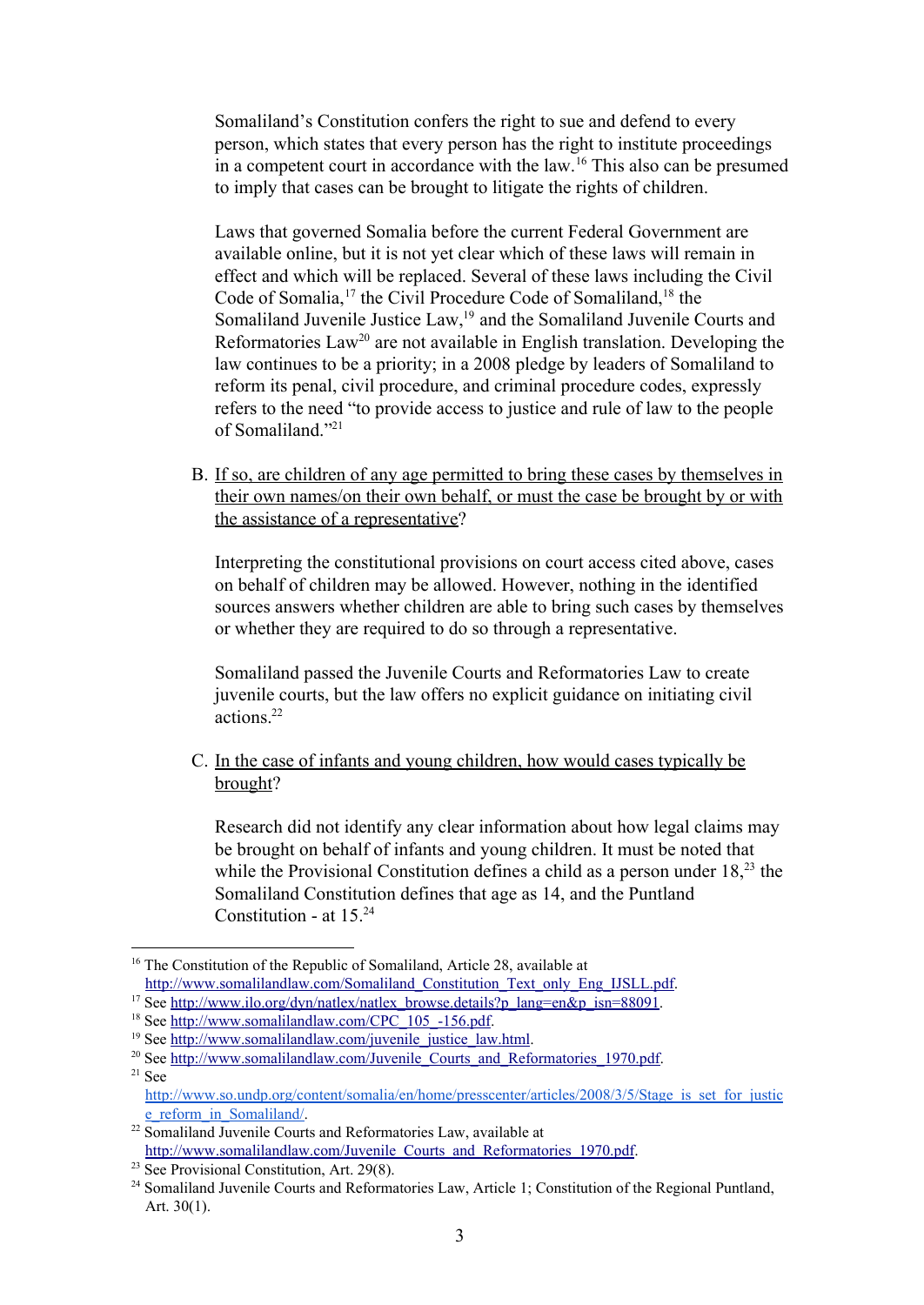## D. Would children or their representatives be eligible to receive free or subsidised legal assistance in bringing these kinds of cases?

The Provisional Constitution states that a child "has the right to legal aid paid for by the State if the child might otherwise suffer injustice".<sup>25</sup> The Somaliland Constitution provides "free legal defence in matters" determined by law and also creates a fee waiver "for the indigent"—though it does not specifically mention children.<sup>26</sup> Puntland's Constitution does not refer to children directly either, but offers "access to justice . . . free of any fee or charge unless established by Law".<sup>27</sup>

E. Are there any other conditions or limits on children or chosen legal representatives bringing cases (e.g., would a child's parents or guardian have to agree to a case being brought)?

Lack of organisation, infrastructure, and coordination among key actors of the Somali judicial system mean unfettered access is likely difficult. Some work is being carried out by public interest groups to identify the most serious gaps and advocate for new rules to reform and improve access to justice. 28

## III. **How can children's rights violations be challenged before national courts?**

A. If there is a potential violation of the Constitution or other principles established in domestic law, or with the CRC or other relevant ratified international/regional instruments, how can a legal challenge be brought?

A legal challenge may be brought via a civil claim. The Provisional Constitution says that "[e]very person is entitled to file a legal case before a competent court".<sup>29</sup> This appears to be the primary option to challenge violations of human rights, as the Constitution also mandates that redress for human rights violations be available in courts which people can readily  $access.^{30}$  Any individual or group may submit a reference application to the Constitutional Court on matters which affect the public interest, $31$  however, what constitutes 'public interest' is not expressly defined.

Puntland has a similar scheme allows citizens to pursue claims against the government.<sup>32</sup> Puntland's Constitution has similar provisions, but it also restricts all constitutional interpretation to its own judiciary.<sup>33</sup>

<sup>25</sup> Provisional Constitution, Art. 29(5).

<sup>26</sup> Constitution for the Republic of Somaliland, Art. 28.

<sup>27</sup> Puntland Constitution, Article 24.

<sup>28</sup> See

[http://www.so.undp.org/content/somalia/en/home/operations/projects/crisis\\_prevention\\_and\\_recovery/](http://www.so.undp.org/content/somalia/en/home/operations/projects/crisis_prevention_and_recovery/Access_to_justice.html) [Access\\_to\\_justice.html](http://www.so.undp.org/content/somalia/en/home/operations/projects/crisis_prevention_and_recovery/Access_to_justice.html) and [http://www.somalilandlaw.com/somaliland\\_lawyers\\_association.html.](http://www.somalilandlaw.com/somaliland_lawyers_association.html)

<sup>&</sup>lt;sup>29</sup> Provisional Constitution, Article 34(1).

<sup>30</sup> Provisional Constitution, Article 39.

<sup>&</sup>lt;sup>31</sup> Provisional Constitution, Art. 109(2)(d).

<sup>&</sup>lt;sup>32</sup> Constitution of the Regional Puntland State, Art. 95(2).

<sup>&</sup>lt;sup>33</sup> Constitution of the Regional Puntland State, Arts. 87, 95. Art. 95 states that "[t]he Constitutional Court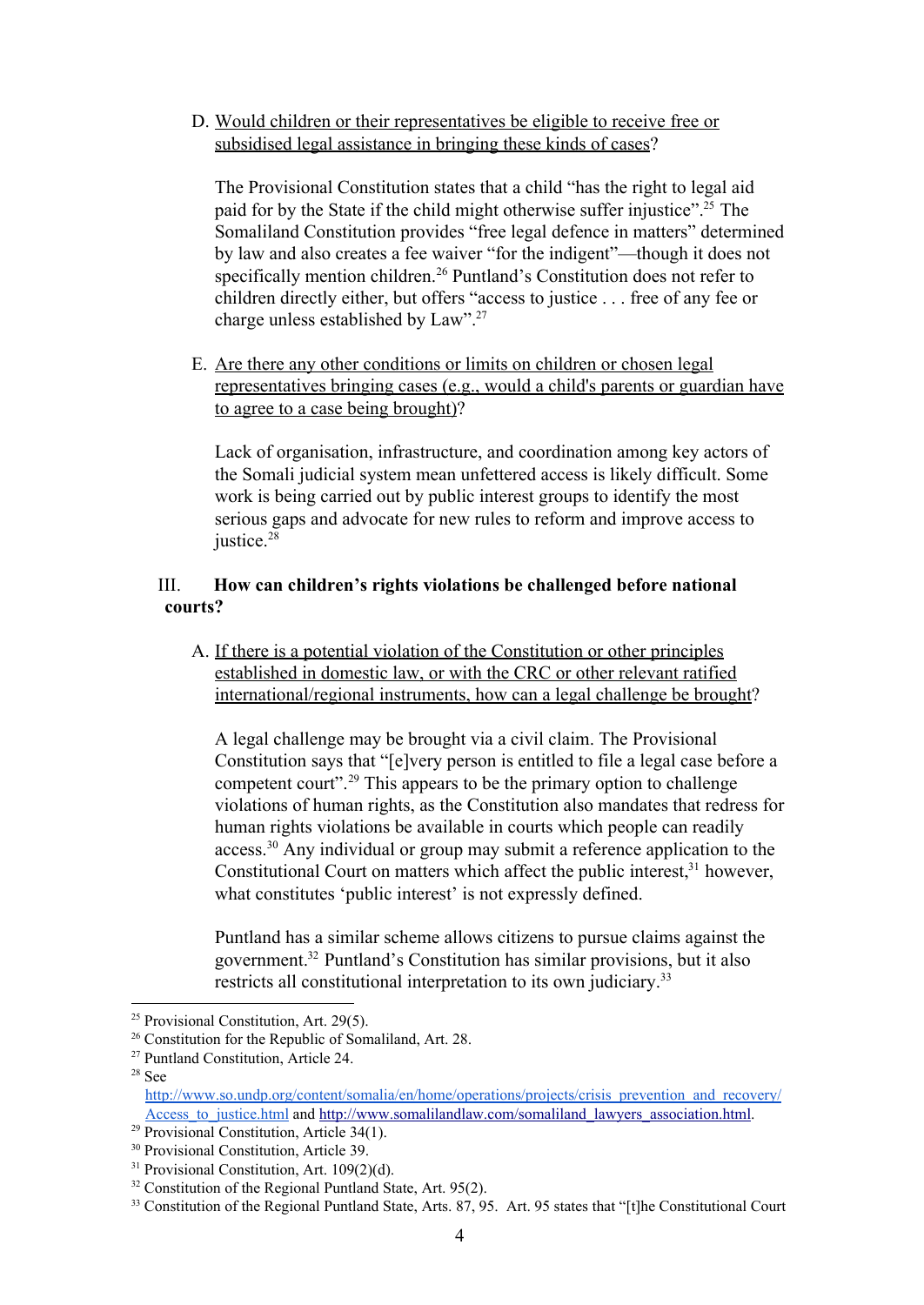The Provisional Constitution creates a Human Rights Commission.<sup>34</sup> The Commission's responsibilities are outlined generally: "promotion of knowledge of human rights," "monitoring human rights within the country," and "investigating allegations of human rights violations".<sup>35</sup> Whether and how the Commission will be able to transform its findings into legal challenges is not described in the document, though it is empowered to "take steps to secure appropriate redress where human rights have been violated". 36

Puntland details a much more elaborate system in its Constitution. Though not the exclusive method of recourse, the power to prevent, investigate, and promote awareness of human rights violations may be given to a "Human Rights Defender".<sup>37</sup> This person must "defend the human rights, consecrated by th[e] Constitution and the Laws of the country, whenever a Puntland State authority has violated them".<sup>38</sup> This includes the obligation to "assist the victims of human rights violations [by] defending them in court or in public". 39

Individuals, groups or NGOs may submit complaints (known as "communications") to the African Commission on Human and Peoples' Rights ("African Commission") about violations of the African Charter on Human and Peoples' Rights ("African Charter").<sup>40</sup> All available domestic remedies must have been exhausted before bringing a case to the African Commission.<sup>41</sup> The complaint must include, amongst other things: the name of the person filing it or, in the case of an NGO, the name of the legal representative; whether or not the complainant wishes to remain anonymous and the reasons for this; and the name of the victim, in a case where he/she is not the complainant.<sup>42</sup> The African Commission will investigate the complaint and decide on the merits of the case, and make recommendations to the State, which may include compensation to the victim(s) and measures to prevent recurrence of the violation.<sup>43</sup> If the case relates to serious or massive human rights violations or if the Commission considers that the State is unwilling to comply with its recommendations in the case, the Commission may refer the complaint to the African Court on Human and

has the power to declare any Law . . . yoid . . . on the grounds that it violates the Constitution. Any citizens could ask the court to do so, stating the reasons for its petition."

<sup>&</sup>lt;sup>34</sup> Provisional Constitution, Art. 41.

<sup>35</sup> *Id*.

<sup>36</sup> Provisional Constitution, Art. 111B.

<sup>&</sup>lt;sup>37</sup> Constitution of the Regional Puntland State, Art. 108.

 $38$  Id., Art. 108(3).

 $39$  Id., Art. 108(5).

<sup>40</sup> African Charter on Human and Peoples' Rights ("African Charter"), Article 55, available at: [http://www.achpr.org/instruments/achpr.](http://www.achpr.org/instruments/achpr)

 $41$  Ibid., Article 56(5).

<sup>&</sup>lt;sup>42</sup> Rules of Procedure of the African Commission on Human and Peoples' Rights of 2010, Rule 93, available at: http://www.achpr.org/instruments/rules-of-procedure-2010/.

<sup>43</sup> War Resisters' International, Quaker United Nations Office Geneva, Conscience and Peace Tax International and the CCPR Centre, 'African Commission on Human and Peoples' Rights: communication procedure', 2012, available at:

http://co-guide.org/mechanism/african-commission-human-and-peoples-rights-communication-procedure.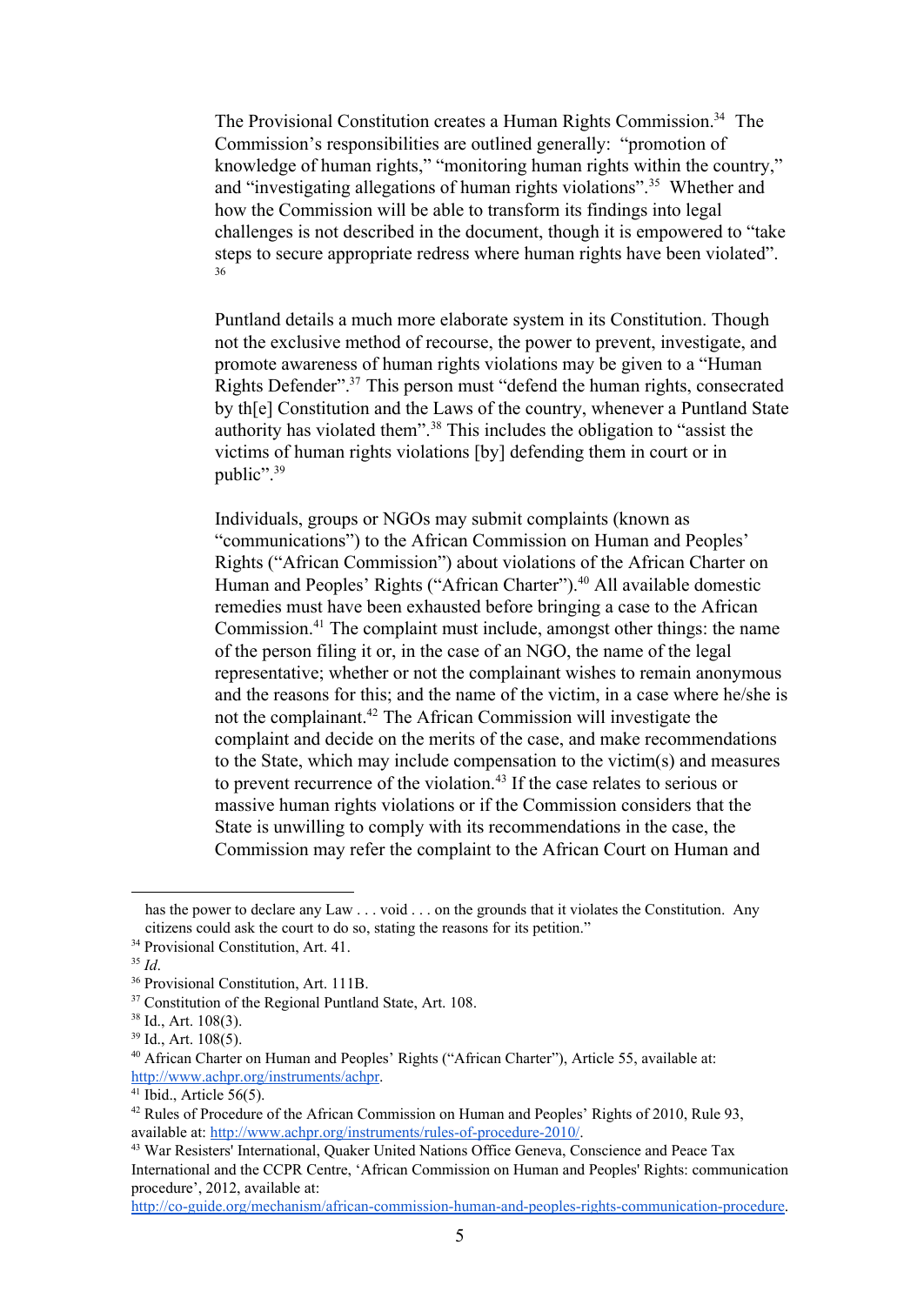Peoples' Rights. 44

B. What powers would courts have to review these violations, and what remedies could they offer?

The major constitutions reviewed for this survey state or largely infer that remedies are available, but do not specify the type. The Provisional Constitution ambiguously states that "redress . . . must be available" for human rights violations through the judicial system.<sup>45</sup> The authority to review legislation for constitutionality suggests that courts might be able to overturn legislation or provide some remedy akin to declaratory relief.<sup>46</sup> The Constitutional Court has the power to void legislation. 47

C. Would such a challenge have to directly involve one or more individual child victims, or is it possible to challenge a law or action without naming a specific victim?

None of the legislation referenced here gives a specific answer to this question.

D. Is any form of collective action or group litigation possible, with or without naming individual victims?

Challenges without an identifiable victim could be framed as "public interest" cases under the Provisional Constitution.<sup>48</sup> The State has an obligation to provide free legal defence to individuals of communities pursuing the public interest.<sup>49</sup> Any individual or group may submit a reference application to the Constitutional Court on matters which affect the public interest. 50

E. Are non-governmental organisations permitted to file challenges to potential children's rights violations or to intervene in cases that have already been filed?

It appears that non-governmental organisations (NGOs) may initiate court cases on behalf of children, as the Provisional Constitution permits a person or organisation to "go to court to protect the rights of others who are unable to do so for themselves". 51

Besides the constitutional provisions regarding access to the court described

http://www.achpr.org/instruments/court-establishment; Rules of Procedure of the African Commission on Human and Peoples' Rights of 2010, Rules 84(2) and 118, available at: http://www.achpr.org/instruments/rules-of-procedure-2010.

<sup>44</sup> Protocol to the African Charter on Human and Peoples' Rights on the Establishment of the African Court on Human and Peoples' Rights, Article 5, available at:

<sup>45</sup> Provisional Constitution, Article 39.

<sup>46</sup> Provisional Constitution, Article 109.

<sup>47</sup> Provisional Constitution, Article 109C.

<sup>48</sup> Provisional Constitution, Art. 109(2)(d).

<sup>49</sup> Provisional Constitution, Art. 34(5).

<sup>50</sup> Provisional Constitution, Art. 109(2)(d).

<sup>51</sup> Provisional Constitution, Art. 39.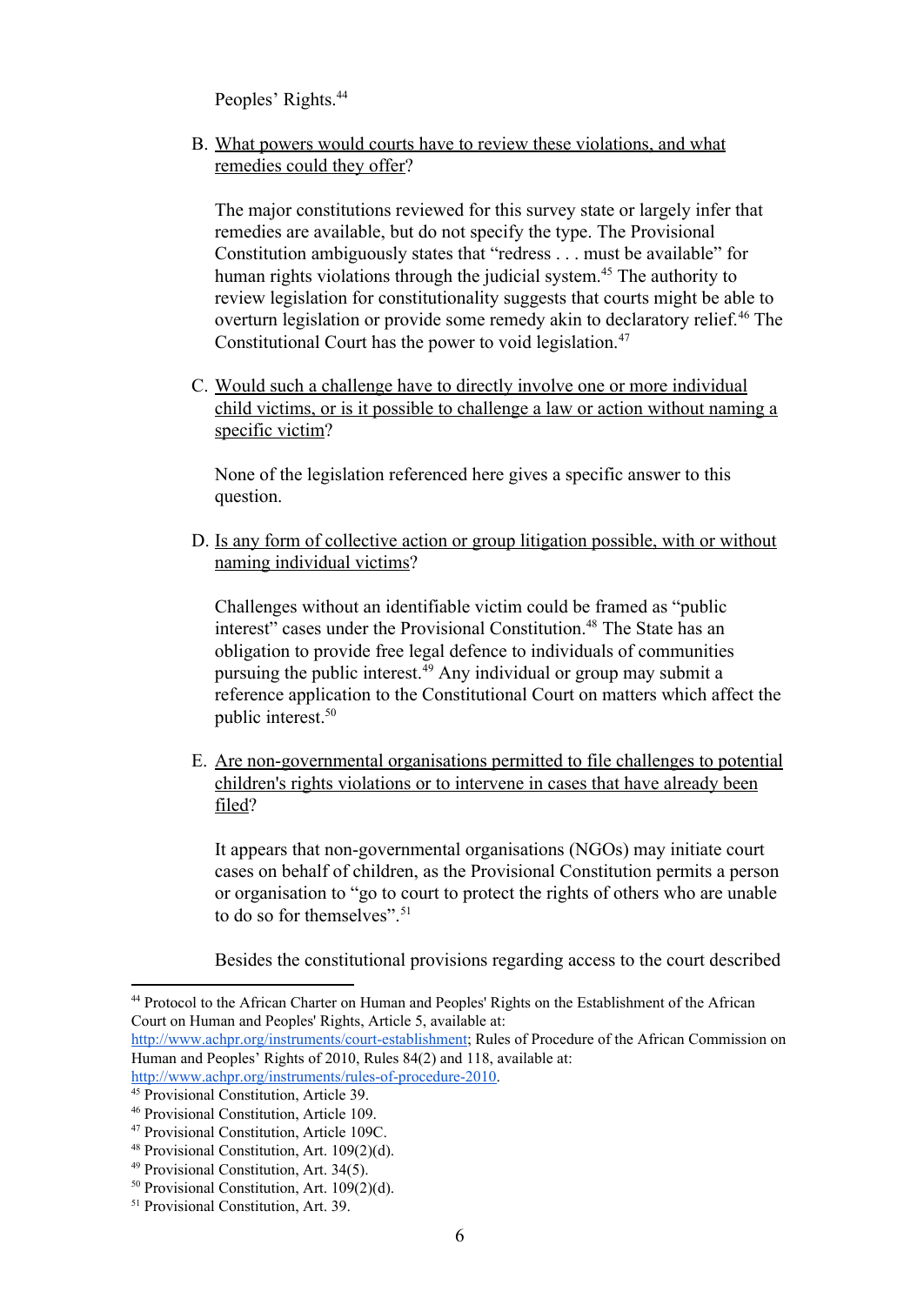in other sections of this report, no special institutional standing requirements were found in any official texts. Whether the organisation itself must suffer harm or just share a similar interest with an injured party is unknown.

- IV. **Practical considerations.** Please detail some of the practical issues, risks and uncertainties that might be involved in bringing a case to challenge a violation of children's rights, such as:
	- A. Venue. In what courts could a case be filed (e.g., civil, criminal, administrative, etc.)? What would the initial filing process entail?

The Provisional Constitution describes a new national court system where human rights challenges may be brought at the lowest level of the hierarchy.  $52$  The Provisional Constitution grants to "every person the right to administrative decisions that are lawful, reasonable and conducted in a procedurally fair manner".<sup>53</sup>

None of the major constitutions referred to herein make distinctions between civil, criminal, or administrative courts. However, along with the court structure already mentioned, some language hints at where else children will turn for judicial resolution. The Provisional Constitution mentions criminal matters several times, often coupled with rules for civil claims, indicating that the two may be heard before the same body. 54

The Puntland Constitution broadly states that "the Judiciary organ of the [state] . . . [may] order the execution of its rulings in constitutional, civil, criminal, commercial, administrative and labour matters, as well as in any other matters established by Law".<sup>55</sup> This power appears exclusive to the courts.

Furthermore, Somaliland has made legal provision for specialised juvenile courts. 56

B. Legal aid / Court costs. Under what conditions would free or subsidised legal aid be available to child complainants or their representatives through the court system (i.e., would the case have to present an important legal question or demonstrate a likelihood of success)? Would child complainants or their representatives be expected to pay court costs or cover other expenses?

The constitutional systems analysed in this survey provide for free legal aid, sometimes attaching standards or conditions to assistance. Children "shall have the right to legal aid paid for by the State if the child might otherwise suffer injustice" as stated in the Provisional Constitution.<sup>57</sup> Aid may take form as "free legal defence to the people who do not have the means of

<sup>52</sup> Provisional Constitution, Art. 108.

<sup>53</sup> Provisional Constitution, Art. 33.

<sup>54</sup> Provisional Constitution, Art. 34.

<sup>55</sup> Constitution of the Regional Puntland State, Art. 87(2).

<sup>56</sup> Somaliland Juvenile Courts and Reformatories Law.

<sup>57</sup> Provisional Constitution, Art. 29.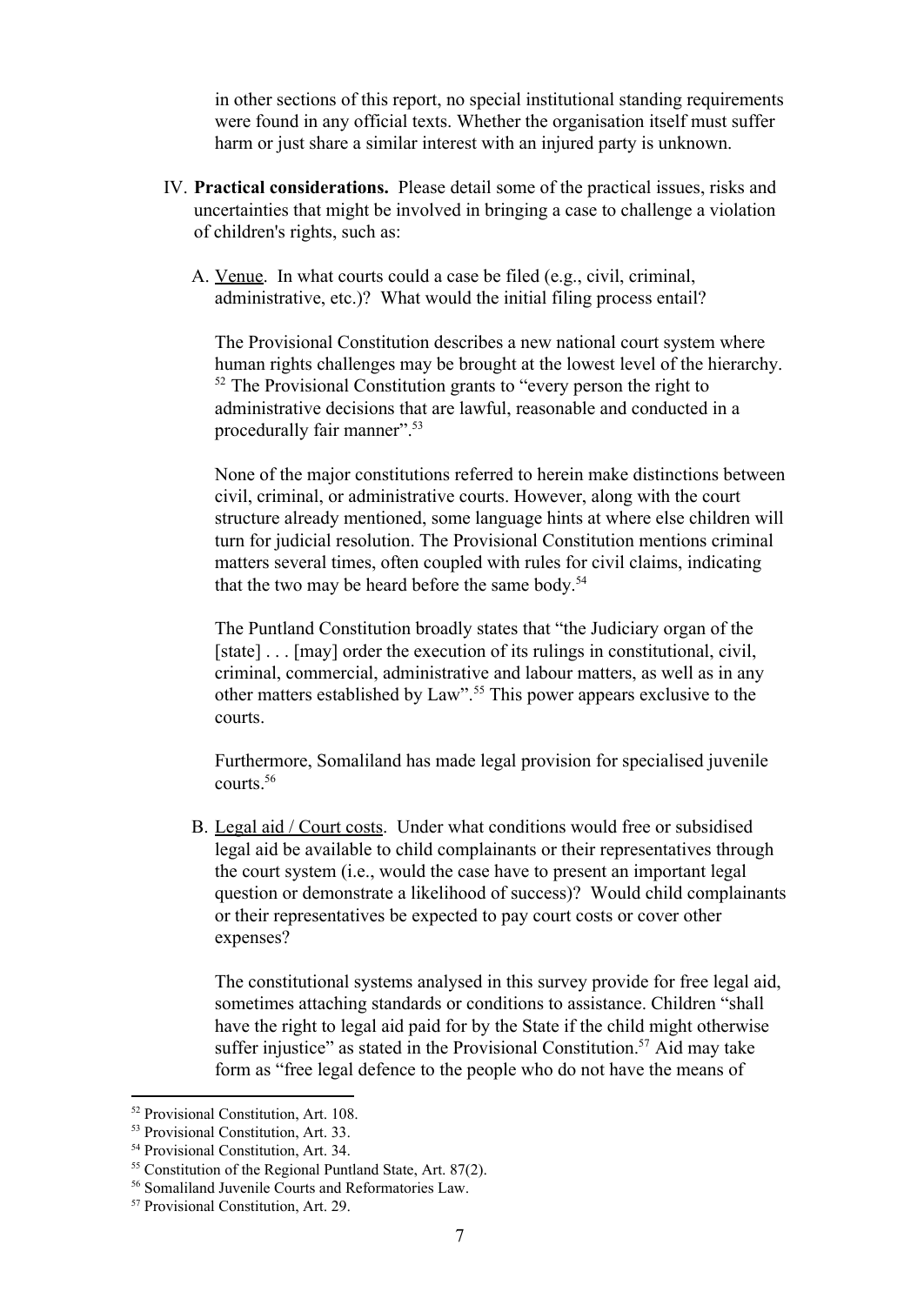doing so themselves". 58

Somaliland's juvenile legislation has options for children who are "destitute and exposed to moral danger," such as unconditional discharge, conditional discharge for good behavior, or commitment to a reformatory.<sup>59</sup>

Puntland's constitution states "access to justice is free of any fee or charge unless established by Law." It also grants "free legal services" to a person accused in criminal court. 60

C. Pro bono / Financing. If legal aid is not available, would it be possible for child complainants or their representatives to obtain legal assistance from practising lawyers on a pro bono basis, through a children's rights organisation, or under an agreement that does not require the payment of legal fees up front?

Several international and domestic organisations in Somalia provide help to children and other persons in accessing the court system. The Somaliland Lawyers Association provides legal aid assistance to vulnerable groups, such as children, including services such as legal analysis, guidance, and research. <sup>61</sup> Somali Rights offers pro bono legal representation to Somali victims of war crimes and crimes against humanity inside Somalia and globally.<sup>62</sup>

The Somalia NGO Consortium's website includes an extensive list of NGOs active in the country. 63

D. Timing. How soon after a violation would a case have to be brought? Are there any special provisions that allow young adults to bring cases about violations of their rights that occurred when they were children?

Research did not uncover information about the timing of legal claims.

E. Evidence. What sort of evidence is admissible/required to prove a violation? Are there particular rules, procedures or practices for dealing with evidence that is produced or presented by children?

Research did not uncover information about the admissibility of evidence.

F. Resolution. How long might it take to get a decision from the court as to whether there has been a violation?

Research did not uncover information about the length of time for resolution.

<sup>58</sup> Provisional Constitution, Art. 34.

<sup>59</sup> Somaliland Juvenile Courts and Reformatories Law, Article 6.

 $60$  Constitution of the Regional Puntland State, Art. 26(7).

<sup>&</sup>lt;sup>61</sup> One group is the Somaliland Lawyer's Association. See [http://www.somalilandlaw.com/somaliland\\_lawyers\\_association.html.](http://www.somalilandlaw.com/somaliland_lawyers_association.html)

 $62$  See http://www.somalirights.com/p/about-us 24.html.

<sup>&</sup>lt;sup>63</sup> For a list of consortium members, see [http://somaliangoconsortium.org/about/members.](http://somaliangoconsortium.org/about/members)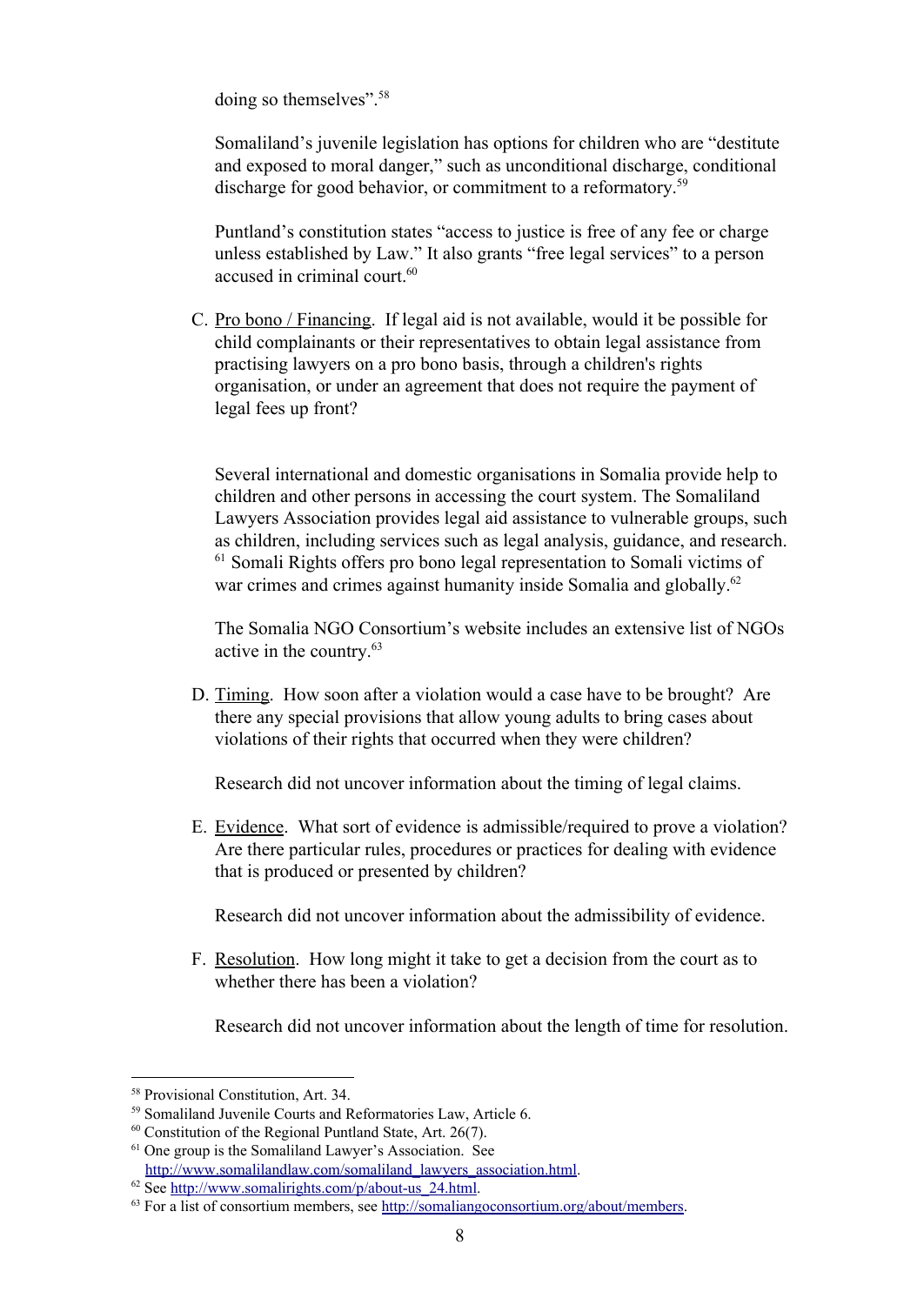G. Appeal. What are the possibilities for appealing a decision to a higher court?

Somalia's new national judicial system will have three levels: a Constitutional Court, Federal Government level courts, and Federal Member State level courts.<sup>64</sup> The Constitutional Court will serve as the first and last stop for constitutional matters,  $65$  but the Constitution does not appear to allow an appeals process for constitutional challenges. It must be noted that the Constitutional Court may eventually serve a very central part in crafting children's rights obligations because of the prevalence of special human rights language in the Constitution. 66

Puntland's Constitution sets forth a tiered system of Magistrate Courts, Regional Appeal Courts, and the highest tribunal of the land, the Supreme Court.<sup>67</sup> Operating alongside the Supreme Court is the Constitutional Court, composed of four judges selected from outside the judiciary and added to the Supreme Court.<sup>68</sup> The Constitutional Court has "the power to declare any Law . . . null and void, totally or partially, on the grounds that it violates the Constitution".<sup>69</sup> Any citizen is invited to petition the court to review a law.<sup>70</sup> Otherwise, the Magistrate Courts "are the courts where hearings of all types of cases start, with the exception of Government cases, which are heard by the Supreme Court". 71

Somaliland's courts are similarly structured, but its Constitution assigns less authority to each court. Notably, Somaliland seems to have left to the judicial branch the responsibility for delegating roles: it is "[t]he Judiciary" which has "the power to interpret . . . the laws passed by the Constitutional bodies".<sup>72</sup> Appeals courts are part of the design, but the structure of the lower courts is left to a "special law," later passed as the Organisation of the Judiciary Law.<sup>73</sup>

H. Impact. What are the potential short-term and long-term impacts of a negative decision? Is there a possibility for political backlash or repercussions from a positive decision?

It is difficult to imagine a legal regime more in flux and susceptible to manipulation than Somalia's. The ideas of 'political backlash' or 'negative impacts' presuppose, to some extent, a well-functioning legal system, which

<sup>&</sup>lt;sup>64</sup> Provisional Constitution, Article 108. This article indicates that the Provisional Constitution spells out, at least partially, the court system of the future member states. Whether each member state's high court feeds into the Federal Court system, or whether the member states' courts will be further subdivided, may determine where and how children can bring challenges.

<sup>65</sup> Provisional Constitution, Articles 109(2) and 109C.

<sup>66</sup> Provisional Constitution, Chapter 2; Constitution of the Regional Puntland State, Section 2; Constitution of the Republic of Somaliland, Article 24.

<sup>67</sup> Constitution of the Regional Puntland State, Art. 87.

<sup>68</sup> Constitution of the Regional Puntland State, Art. 94.

<sup>69</sup> Constitution of the Regional Puntland State, Art. 95.

 $70$  Id.

 $71$  Id., Art. 93.

<sup>72</sup> Constitution of the Republic of Somaliland, Art. 98.

 $73$  A copy of the Organisation of the Judiciary Law in Somali is available at: [http://www.somalilandlaw.com/Xeerka\\_Nidaamka\\_Garsoorka\\_iyo\\_Dik\\_Mwyne\\_FINAL\\_49arts.pdf.](http://www.somalilandlaw.com/Xeerka_Nidaamka_Garsoorka_iyo_Dik_Mwyne_FINAL_49arts.pdf)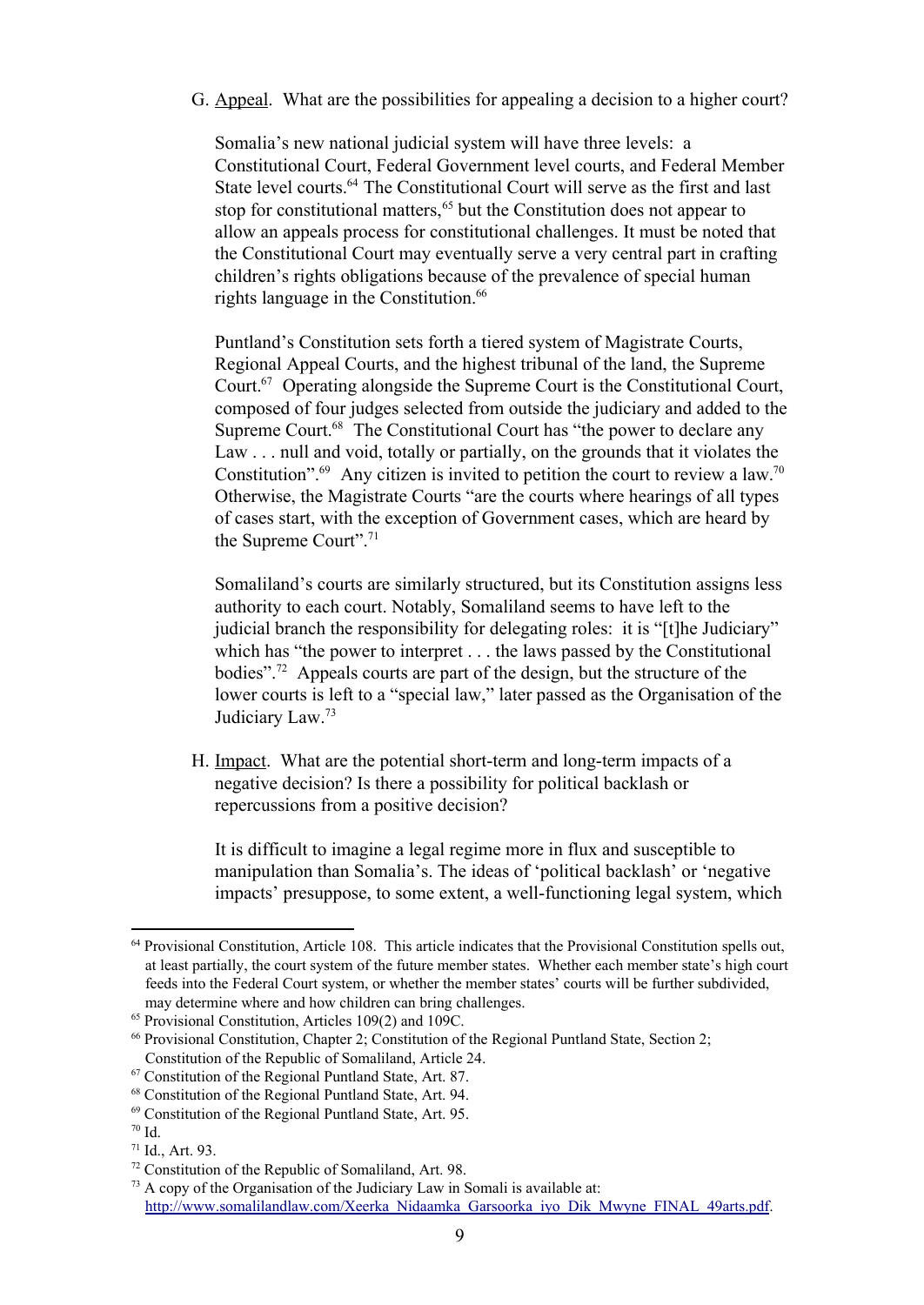Somalia does not currently have. It is, therefore, very difficult to answer this question with any certainty.

I. Follow up. What other concerns or challenges might be anticipated in enforcing a positive decision?

Somalia faces challenges that may inhibit enforcing positive decisions, such as the lack of societal order and the fragile legitimacy of the rule of law. Disrespect for fundamental human rights still manifests through radical groups that exploit the territorial disorganisation and the absence of protective mechanisms.<sup>74</sup> Within the last decade, even areas controlled by the Transitional Federal Government are not sure to be safe. 75

V. **Additional factors.**Please list any other national laws, policies or practices you believe would be relevant to consider when contemplating legal action to challenge a violation of children's rights.

Somalia is in many ways reeling from a 20 year civil war which began in 1991 and is still viewed by many as ongoing even after the Provisional Constitution was passed. 76

Somalia has not signed other relevant children's rights agreements such as the Optional Protocol to the Convention on the Rights of the Child on the Involvement of Children in Armed Conflicts<sup>77</sup> or the Convention Concerning the Prohibition and Immediate Action for the Elimination of the Worst Forms of Child Labor.<sup>78</sup> These may be pieces of legislation to revisit as the new Federal Government takes hold.

If the Provisional Constitution becomes permanent, an important initial task will be navigating the dynamics of autonomy between the Federal Government and the Federal Member States.<sup>79</sup> The framers foresaw this issue, writing, "[p]rincipally, the Constitution of the Federal Republic of Somalia and those of the Federal Member States shall be harmonised".<sup>80</sup>

Also, many constitution passages pay respect to Islam and its principles without always dictating what those principles are.<sup>81</sup> Islamic philosophies that speak to the child's social role will probably have at least an underlying

<sup>&</sup>lt;sup>74</sup> See http://www.hrw.org/world-report/2013/country-chapters/somalia?page=1.

<sup>75</sup> Id.

<sup>76</sup> See

http://www.foreignaffairs.com/articles/137085/afyare-abdi-elmi-and-abdi-aynte/negotiating-an-end-to-s omalias-war-with-al-shabaab.

<sup>77</sup> See [http://www.ohchr.org/EN/ProfessionalInterest/Pages/OPACCRC.aspx.](http://www.ohchr.org/EN/ProfessionalInterest/Pages/OPACCRC.aspx)

<sup>78</sup> See [http://www1.umn.edu/humanrts/instree/ilo182.html.](http://www1.umn.edu/humanrts/instree/ilo182.html)

<sup>79</sup> Provisional Constitution, Art. 49.

<sup>80</sup> Provisional Constitution, Art. 121. In Schedule One (D), the Provisional Constitution lays out the "Priority Laws to be Enacted in the First Term of the Federal Parliament," consisting of laws that ought to be passed "in conformity with agreements negotiated between the Federal Government and the existing Federal Member States and new Federated States." This demonstrates the targeted interplay that will exist between the states and federal government.

<sup>81</sup> Provisional Constitution, Art. 2; Constitution of the Republic of Somaliland, Preamble and Article 10(6); Constitution of the Regional Puntland State, Art. 8(2).